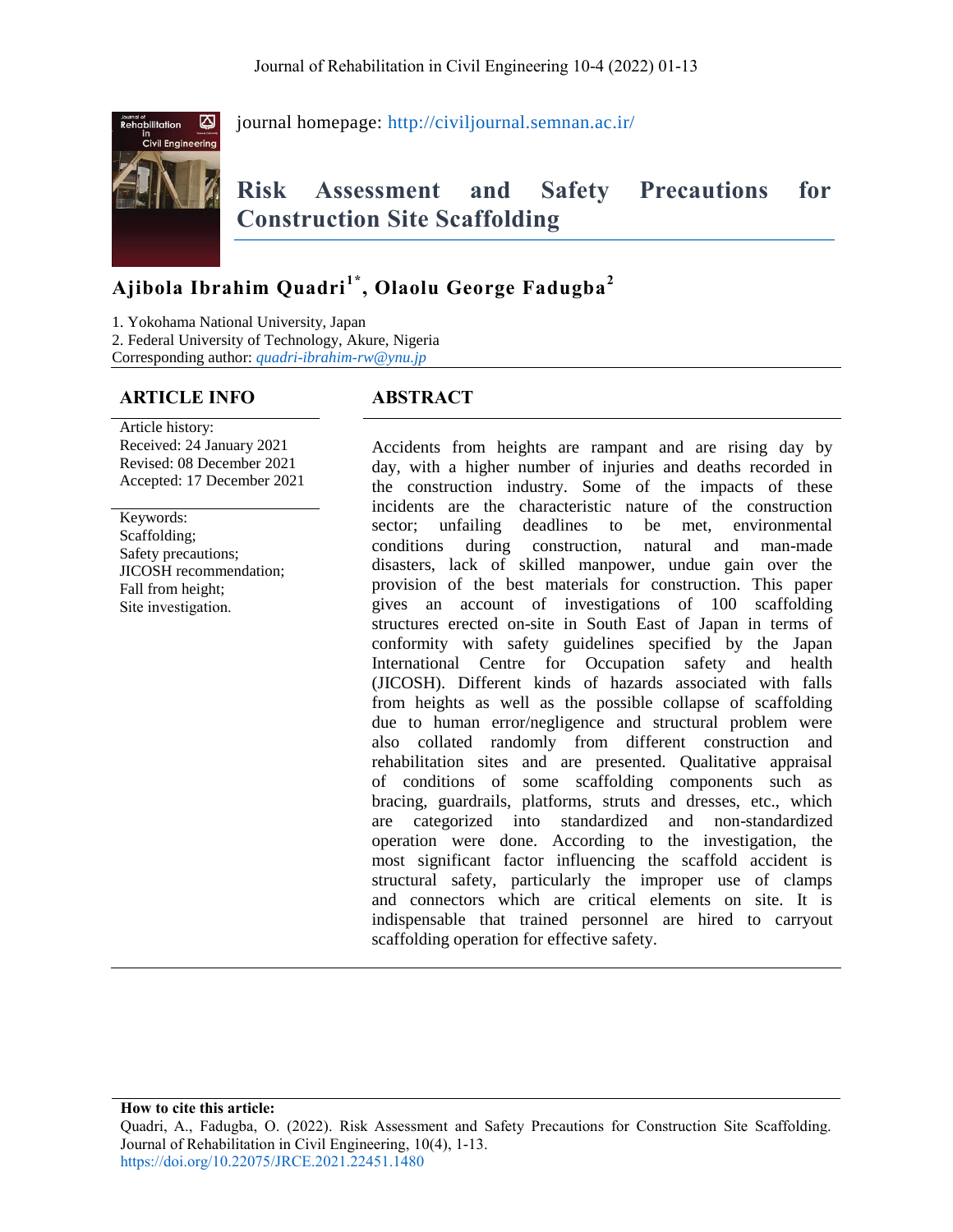## **1. Introduction**

Nowadays construction of buildings and infrastructures has dominated the world, ranging from low rise to high rise structures. This is essential not only for economic activities but also for the betterment of humanity. The construction industry is one of the essential sectors in the development of a nation and the world by extension. Almost fifty percent of the yearly budget is directed to infrastructural built and rehabilitation. Conversely, this industry is also one of the most dangerous owing to the number of structural failures and life of people claimed over years. In the report given by the Social Security Organization (SOCSO) [1], the accident rate is at the rise when compare construction industry to other workplaces, and over fifty thousand (50,000) series of serious frequent accidents and various injuries were recorded annually around the world. The accidents have resulted in the loss of lives, money, properties, and time.

Scaffolding is an organized temporal structure used for supporting materials, workers during the construction process. It is also mostly used as a support during the structural rehabilitation process. Scaffold materials are always standardized for safety and are made off discrete parts of the same material ranging from metal, wooden, bamboo coupled to make a nice and convenient system for users. However, the hazard associated with the usage of this system is rising as construction works are advancing globally.

Accidents by fall from heights are rampant and increasing day by day. About forty percent (40%) of fatal accidents from construction sites are fall from heights, while fall from scaffolding and work platform contributed seventy-five percent (75%) to this accident [2] [3]. In most countries, accidents by construction fall is the leading

scenario given rise to injuries and death [4]. U.S. Bureau of Labor and Statistic, [5], reported that scaffold related accident is the second leading accident through collapse or fall from height averaging above 52 death and about 10,000 workers are injured per year. Some of the factor effects of these accidents are the characteristic nature of the building sector; unfaltering deadlines to cover, subcontracting, weather condition during construction, natural and man-made disaster, lack of trained personnel, high employee turnout, accrue of unnecessary gain over the provision of best materials for construction, to mention but a few. Salminen [6], identified some of these factors to have contributed negatively to the occupational safety and workers' health on construction sites. Human errors in construction works have led to the collapse of many buildings more than the error in the planning and design phases as supported by some expert findings [7]. Several kinds of research have been conducted on scaffold safety issues [8,9]. Saurin and Guimaraes [10], conducted an ergonomic survey on the risk associated with working posture when handling heavy loads on the suspended scaffolding and some unsuitable techniques adopted when dismantling scaffolding. Halperin and McCann [11], surveyed about 115 scaffolds erected on-site in the USA and produced some recommendations on the safe handling of scaffolding material on construction sites. However, few of these studies engaged site investigation to ascertain factors related to good scaffolding placement and the real hazard involved.

This research was conducted to show the level of risk associated with the use of scaffolding in the Southeastern part of Japan, and to correlate the safety in scaffold practice and some other uncertainties variable hazard on construction sites. This kind of survey has been conducted in the United State (Halperin and McCann) [11], in Spain (Rubio Romeo *et*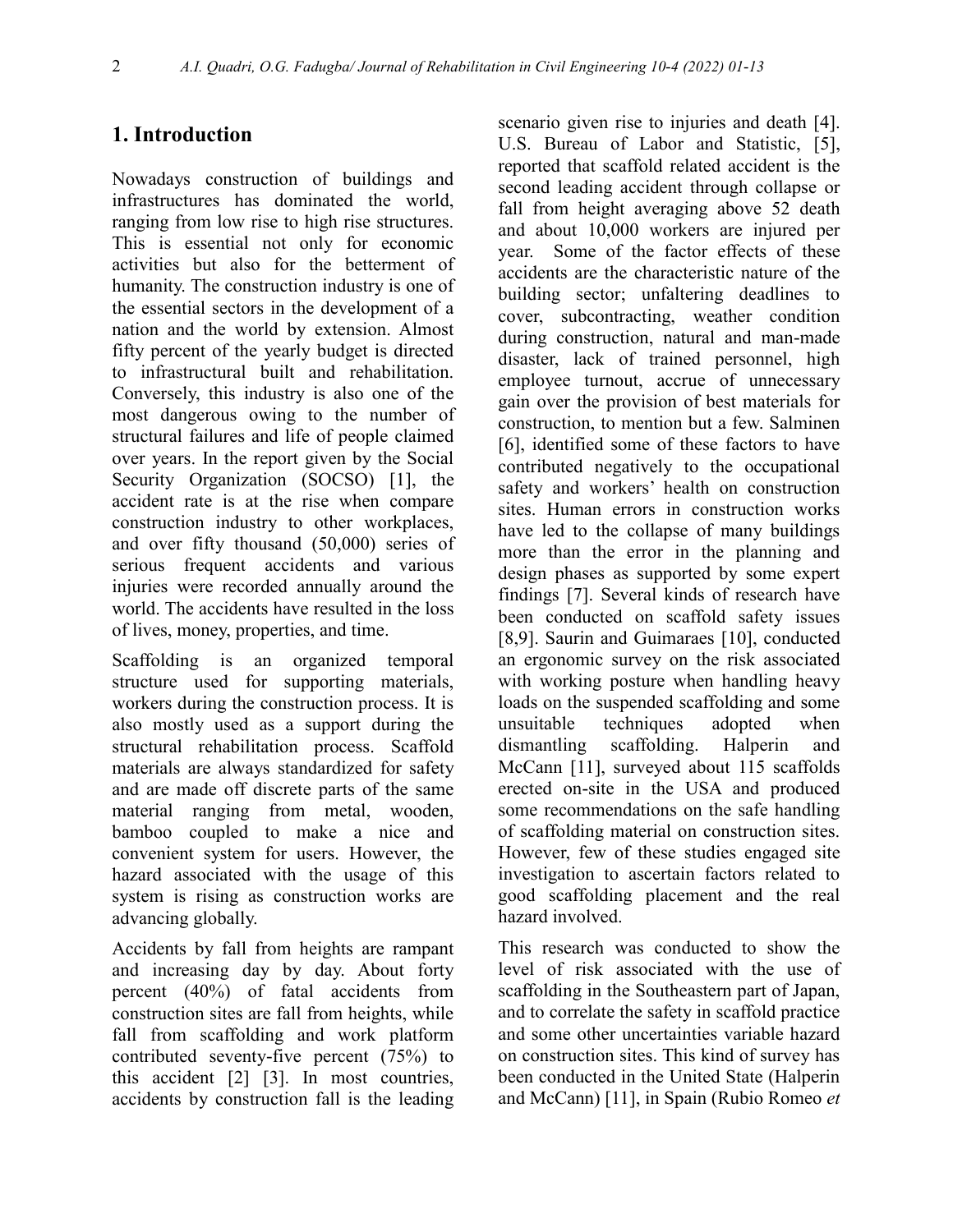*al.* 2013) [12], in Poland (Pienko *et al*.) [13], Malaysia (Hamdan and Wang) [14], New Zealand (Buckley et al.,) [15]. The regulation practice is always different in many countries based on the safety as well as the method of preventing disaster on construction sites, these are some of the increasing challenges in the construction industry and frequent scientific research [16,17]. Individual characteristics, site conditions, organizational characteristics, agents (scaffolds/ladders), and weather conditions are some of the risks associated with falls from heights globally, according to Nadim et al., [18]. There is a high risk of erecting scaffolding for a highrise building without using protective cover during a windstorm. Because the wind actions effect is not included in the scaffolding codes [19], it is critical to follow expert instructions. Camino López et al., [20], concluded that comprehensive training was required depending on the asperity of work, time of work, and work organization in their investigation of the scaffolding risk in Spain for a decade between 1990 and 2000, which claimed over one million workers. Dabrowski [21], concluded that subcontractors (small construction firms) that dominated the Polish market posed a high risk of failure because safety on construction sites is compromised, necessitating attention to the specificity of operation.

On like some other countries where there are no prescribed regulatory safety conditions for design, support, and putting scaffold in place for construction/rehabilitation, Japan International Centre for Occupation safety and health (JICOSH) [22], clearly states out the guidelines and regulations concerning the prevention of industrial accidents occasion from the use of scaffolds and the possible fall from construction sites. However, many scaffolding and construction companies are defaulters of the regulations. Some of the recommended guidelines for ensuring zero accidents during scaffolding set up where a height of 2 meters or more is involved, extracted from the JICOSH [22], handbook are summarized below.

- The employer shall instruct workers to use safety helmets to prevent danger from falling objects or falling from heights.
- The working floor is difficult to set up in some cases due to the circumstances of operations, in this scenario, safety nets shall be installed, and safety belts shall be provided for workers.
- Insulator shall be provided where the scaffolding set up is close to the power line to avoid electrocution of workers.
- Handrails having a height of more than 75 cm shall be provided on the outside of the scaffolding.
- The working floor shall have a width of not less than 40 cm and the clearance distance between the floor shall not be more than 3 cm. The floorboard shall be fastened to two support with adequate strength to prevent movement.
- During strong winds, heavy rain, and heavy snow, the employer shall not allow workers to carry out any operation if danger is involved. Furthermore, workers shall not be allowed access to places where the danger of falling is anticipated.
- Ascending and descending facilities shall be provided when performing operations at a height above 1.5m.

As far as the regulation ethics are concerned, at present both conformed and nonconformed scaffolding can be seen on Japanese construction sites. When it comes to hiring scaffolding for the building or rehabilitation process, contractors in charge are sensitive to the cost acquisition. The price of acquiring scaffolds is expressed per square meter according to some international standards EN 12810 [23], EN12811 [24], which is adapted by the Japanese regulatory body. The cost of acquiring standardized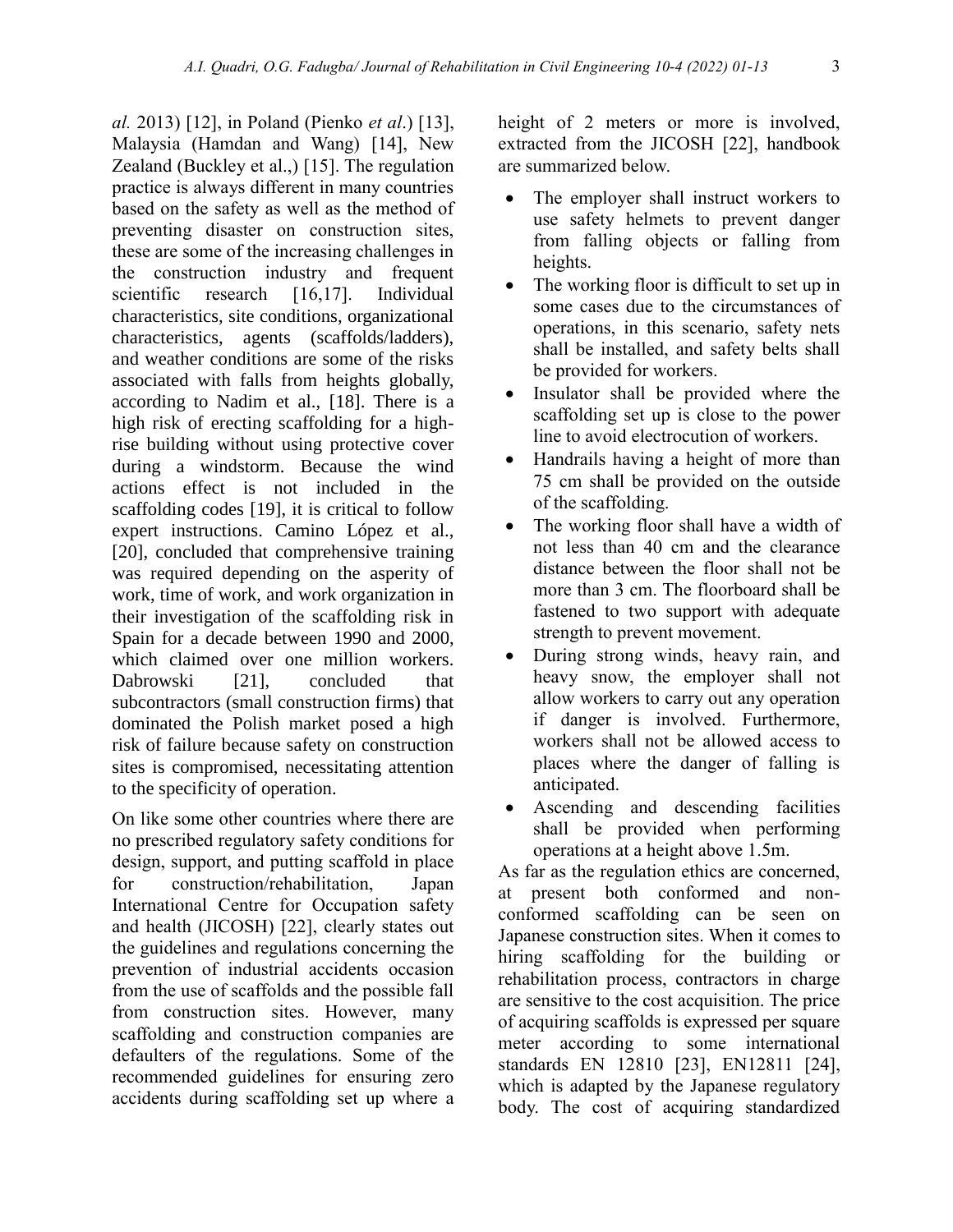scaffolding can be as much as ten thousand yen (10000 yen) per square meter, whereas, unstandardized ones can be hired as low as three thousand yen (3000 yen) per square meter. Thus, the difference in the acquisition cost is always justified in terms of safety conformity. Although there are some existing literatures on the safety standards in relation to falls from height and sufficiently dealt with injuries caused as a result of accidental fall [9,15]. Some researchers have also examined the risk of falls from height in relation to different types of equipment used through the means of questionnaires distributed to workers as feedback [14,17,25]. Many of the reviews did not consider the hazard involved in the real site situation during the scaffolding erection.

To understand the engineering perspective on the hazards involved in scaffolding on-site, the author visited 100 sites located in Southeast of Japan between January and December 2019. The sites visited included both small scale building construction and rehabilitation and largescale level. Real scenarios of hazard due to human error/negligence and structural hazard were taken, the scaffold components are examined and scored using modified criteria in the past and then statistically analyzed for appropriate measures. The complexity of setting scaffold increases with height; it is essential to comprehend the load capacity of the individual elements and the condition of some joint's components. Constant use of the same components leads to fatigue behavior that promotes quick deformation and local damage to the component. Furthermore, improper storage exposed the scaffold components to an environmental hazard and insect attacks such as corrosion of steel, termite attack in case of wood, and bamboo.

### **2. Japan geographical location**

The Japanese archipelago is situated in an area where several continental drift and oceanic plates meet around the east region. This is the cause of several natural disasters such as earthquakes, tsunami, typhoons, and others [26]. Many parts of the country have experienced and still experiencing devastating earthquakes as high as magnitude ranging between 3 and 9 and tidal waves. The ground motion can sometimes be large which damaged some important buildings and highway bridges. Scenarios experienced in the year 2005 and 2011, [27,28]. Thus, serious attention should be paid to seismic issues when erecting scaffold with trained personnel and the experience of disasters in the area so that serious damage of properties and loss of lives can be avoided. The research covers four out of the seven prefectures (Chiba, Kanagawa, Saitama, and Tokyo) in the Kanto region located between  $36.4599^{\circ}$ N and 139.6911<sup>o</sup>E of Japan, Figure 1. Kanto region is the largest island of Japan that housed one-third of the total population of the country, this region also stands as the largest center for the socio-economic activity of the country. Thus, heavy demands are on buildings and other related infrastructures. Retrofitting of the infrastructures is constantly done to strengthen them against seismic actions which required some access to the area above the reach without using scaffolding.



**Fig. 1.** Map of Japan Showing the Seven Prefecture in the Kanto Region [http://goinjapanesque.com/map-of-japan](http://goinjapanesque.com/map-of-japan-en/)[en/\)](http://goinjapanesque.com/map-of-japan-en/)[29].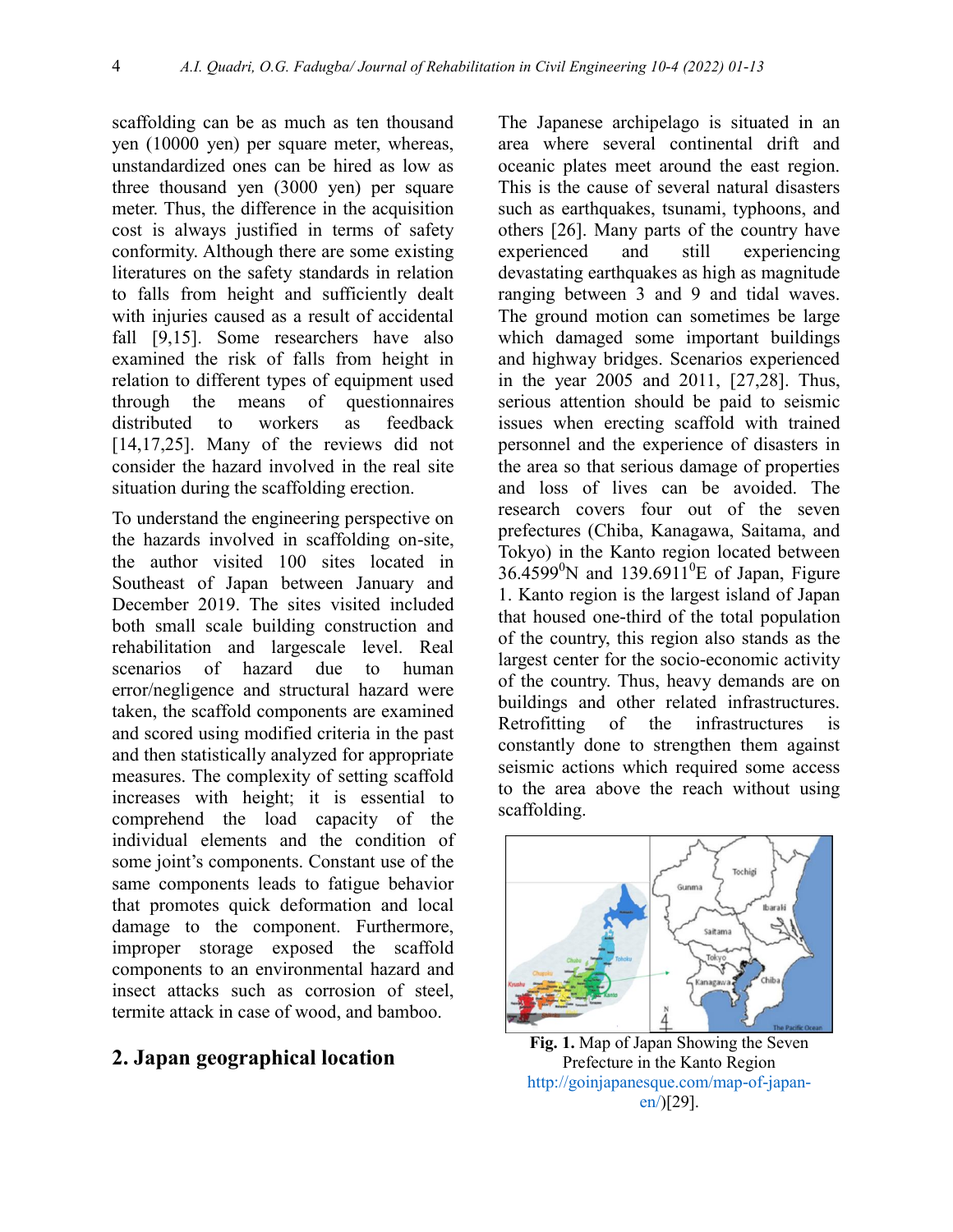## **3. Methodology**

## 3.1 Various hazard in scaffold erection

The authors presented different kinds of hazards associated with falls from heights as well as the collapse of scaffolding due to human error/negligence, and structural problem collated randomly from different construction and rehabilitation sites. Figure 2 (left side) shows a 25 cm compressiontension support clamp lopsidedly placed longitudinally on a half-width size mesh to support a full-width size mesh along the transverse direction, this was done to complete a lift of the scaffold section in an ongoing construction of a 3-story wooden building. A half-width size mesh was adopted due to the limited space available for work, however, the connector seat for the halfwidth mesh could not agree with the full width one. The personnel thus improvised by using the clamp. This and others are some of the human errors that led to fall from heights on-site when inexperienced people handle the scaffold erection. Figure 2 (right side) is the rehabilitation of two adjacent 4-story buildings.

Here, some of the clamps and scaffold elements used are corroded due to the longterm exposure to the environment and constant usage without proper care. The corroded elements are vulnerable under constant loading, and strong ground motion can increase the stress action beyond their carrying capacity. In this case, the global stability of the entire system is affected, corrosion-fatigue crack propagation could be triggered while the structure failed without prior warning.

In Figure 3, the modular assemblage of scaffolding for the construction of a 3-story building (left) and 2-story building (right) are shown. The guard rails in both cases are absent in the module. The landing platform to support heavy materials and workers at some section is absent in the case of the 2-story building scaffolding, the reason for this is not clear to the author. However, double longitudinal 4 meters pipes are clamped together to complete the floor lift in this section. This practice is common when there is a shortage of scaffolding components.





**Fig. 2.** Improper placement of support clamp (left) and corroded scaffold elements.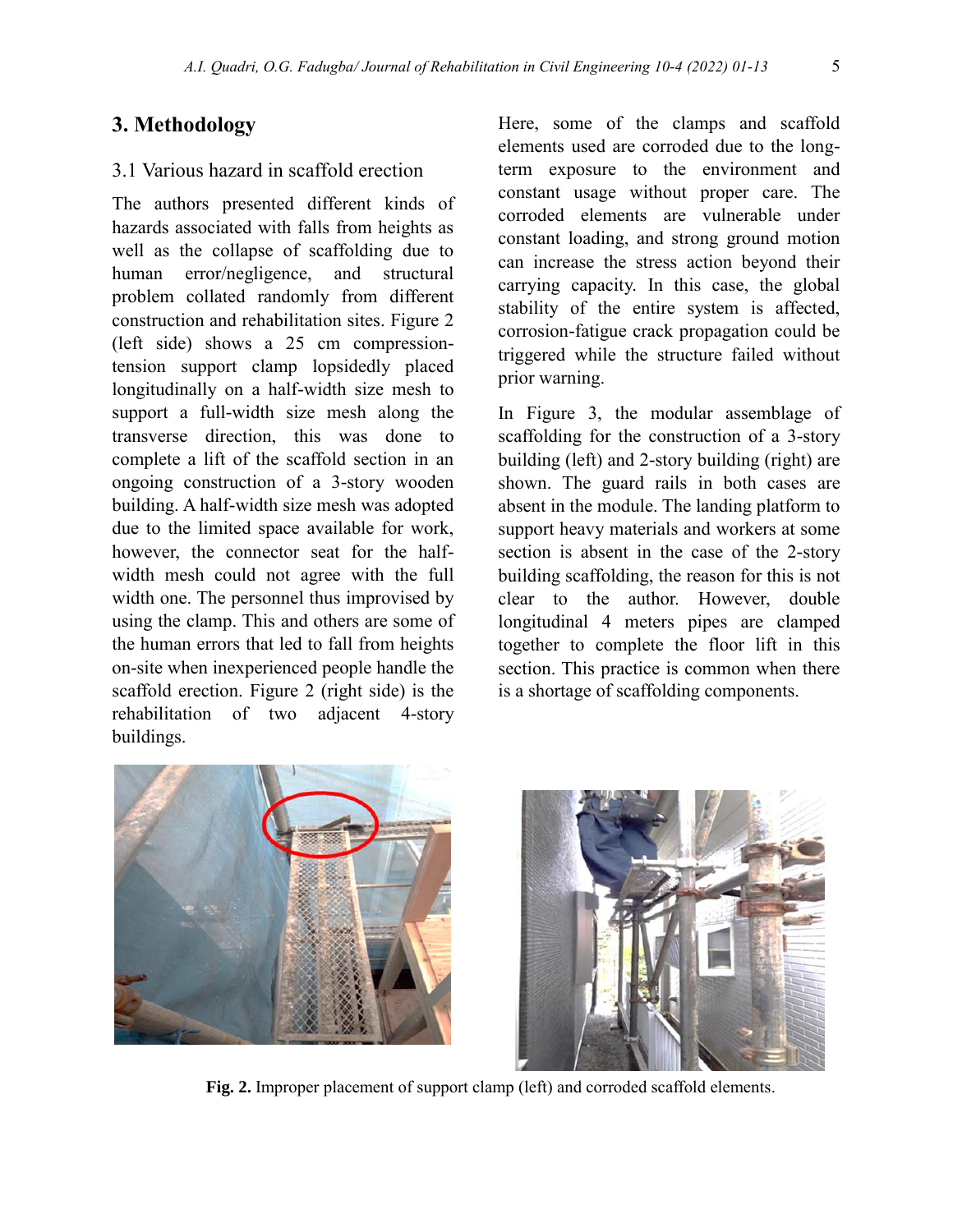



**Fig. 3.** Absence of scaffold insulator (left) and guard rails (right).

Furthermore, the 3-story scaffolding is close to the electricity distribution high tension cable. Japan international Centre for occupational safety and health (JICOSH) guidelines recommended the use of insulators to avoid electrocution during high wind. The insulator is overlooked by many scaffolding companies when there are favorable seasonal climate conditions. Several traditional designs of scaffolds in Japan have been on how to make it stronger because of the prevalent natural disaster (earthquake, storm, and hurricane, etc.), safety, however, efficiency of scaffolding erection are sometimes jeopardized because it is a temporal structure. Figure 4 is a 27 meters building mainly used for offices, is situated in Tokyo prefecture about 1 kilometer from the Pacific Ocean. The top surface is to be worked on but due to the limited access to the top, scaffolding was

erected as quick access to transport some materials to be used. The distance between the erected ground poles connected by the lower transform to make the scaffold is 1.8 meters, anchored screws are used at every 3 meters to fasten the scaffold setup with the wall for more strength. However, two of the scaffold legs are erected on the fence, making the base plate structurally unstable. During strong wind or ground motion occasion by an earthquake, there is the possibility of a pullout of the anchored screws from the concrete wall, coupled with the overturning moment due to the improper placement of the base plates. Furthermore, the major highway around the Tokyo metropolitan is just 15 meters beside the 27 meters scaffold, hence, the chances of an accident occurring due to no safety erection are high.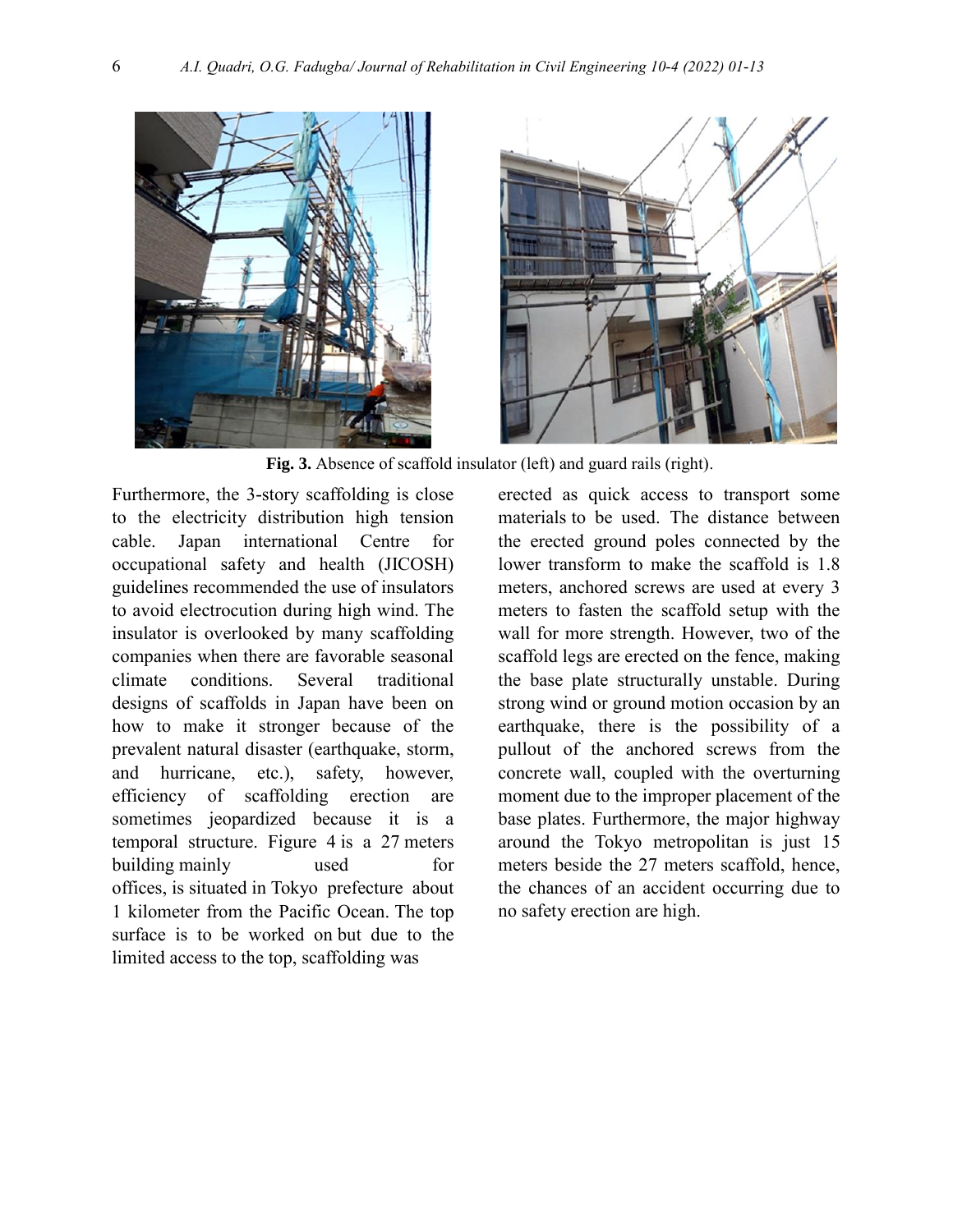

**Fig. 4.** Renovation of the roof of 27 meters high building in Tokyo.

#### 3.2, Analysis of modules

Having understood the special features of some of the elements, it is important to delineate the necessary criteria precisely for the elements taking the JICOSH recommendations as a reference. The 100 visited sites were evaluated statistically, the general review involves the mop-up of the checklist given in Table 1 which is segmented into four classes in particular; recommended dress, support safety, structural safety, and general safety. For the overall evaluation, a 5-point scale, Table 2, were applied to decisively characterize the extraordinary standards of a portion of the components. After the field research, the information was organized for resulting measurable handling by methods of product software package, surfer form 8, for the investigation of the acquired data. For

every one of the organized checklists, the average and the standard deviation of the examination were worked out for the two types of the considered scaffolding: standardized and non-standardized.

## **4. Results and discussion**

All the investigated sites adopted standard helmet for all workers and inspectors, thus, we considered that they are present and worn appropriately. As for the safety belt, nearly a few among the workers used the safety belt, because of work division, workers who participated in the scaffolding erection above the ground adopted the safety belt. Generally, the safety boot is adopted on every site, but the standard safety boot and its conditions are taken into consideration during the assessment. As far as clothes are concerned, several scaffolding companies adopted their clothes based on seasonal effect, good appraisal was necessary by taking into consideration the seasonal effect. Thus,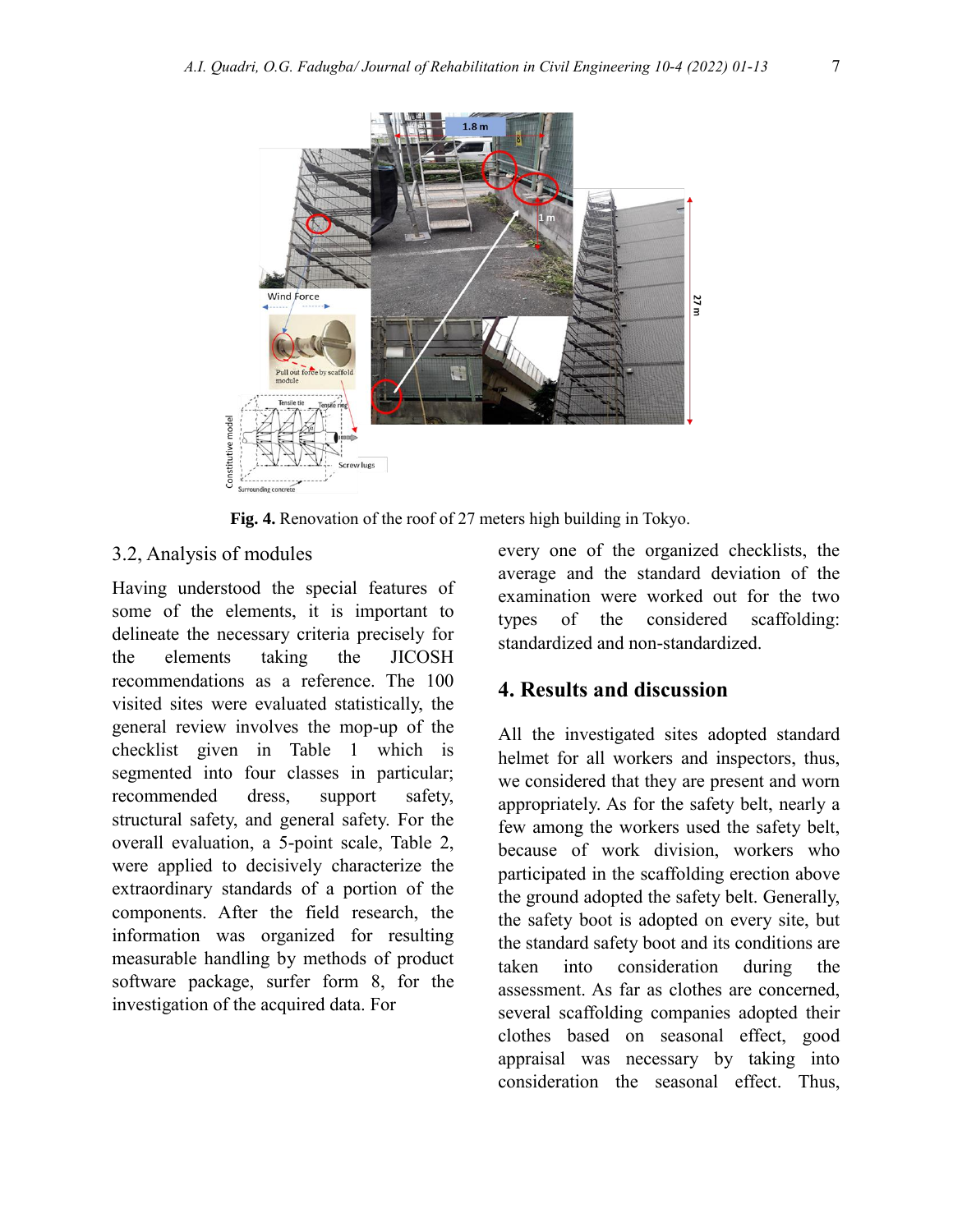interviews were conducted to adjudge the grading criteria.

As can be seen in Figure 5, the standardized recommended dress scored over 4.5 points except for the safety belts with 4.5 points. Non-standardized scored below 4.5 except for the helmet which scores exactly 5 points together with that of standardized. This points to the importance of protecting the head from unforeseen incidence such as falling

objects or colliding with scaffold setup. And as can be seen in Table 3, the standard deviation, SD, of the standardized type of scaffolding for the dress considered are closed to the average values compare with the non-standardized ones except for the SD of the safety belt for the standardized which is more dispersed than the non-standardized. However, there is the same spread between both types of scaffolding for the helmet used.

**Table 1**. Statistical Analysis of JICOSH Recommended Guidelines for Scaffold Safety.

|           | <b>Items Considered</b>                                                               |
|-----------|---------------------------------------------------------------------------------------|
|           | <b>Recommended Dress</b>                                                              |
|           | Clothes                                                                               |
|           | Safety boot                                                                           |
| $\bullet$ | Helmet                                                                                |
| $\bullet$ | <b>Safety Belt</b>                                                                    |
|           | <b>Support safety</b>                                                                 |
|           | Structs element correctly positioned for support                                      |
| ٠         | Base Plates are correctly placed and aligned to resist overturning.                   |
| ٠         | Support rest on sleepers                                                              |
| $\bullet$ | Guard rails are well placed                                                           |
|           | <b>Structural Safety</b>                                                              |
|           | Clamps well tightened                                                                 |
| $\bullet$ | Horizontal, vertical, and inclined bracing are correctly joined and positioned        |
| $\bullet$ | Multipurpose clamps (swivel Coupler) are used in case of inclined bracing for moments |
|           | balancing                                                                             |
| $\bullet$ | Vertical poles are aligned by connectors to avoid instability                         |
| $\bullet$ | Anchor ties in good position                                                          |
|           | Platforms                                                                             |
|           | <b>General Safety</b>                                                                 |
| $\bullet$ | Landing Platform is well positioned                                                   |
| ٠         | Ladder is well positioned                                                             |

- Handrails are well positioned
- Standard net is used during work
- Toe-boards correctly positioned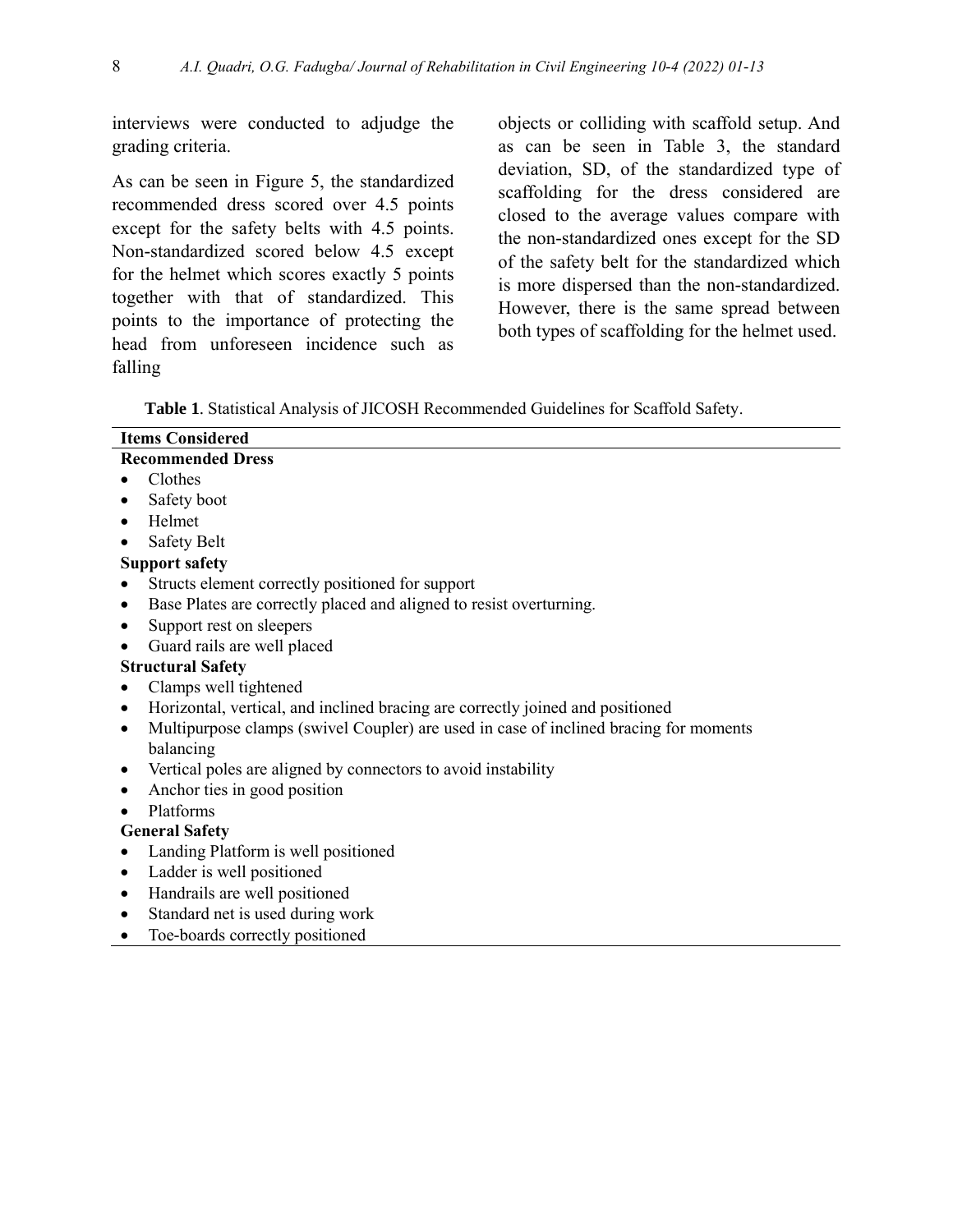| <b>Assigned Value</b> |                                                                                      |  |  |  |  |  |  |
|-----------------------|--------------------------------------------------------------------------------------|--|--|--|--|--|--|
|                       | <b>Assessment Criterion</b>                                                          |  |  |  |  |  |  |
|                       | Between 0% to 20 % scaffold system has the relevant elements in good<br>condition    |  |  |  |  |  |  |
| 2                     | Between 21% and 40% scaffold system have the relevant elements in good<br>condition  |  |  |  |  |  |  |
| 3                     | Between 41% and 60% scaffold system have the relevant elements in good<br>condition  |  |  |  |  |  |  |
| 4                     | Between 61% and 80% scaffold system have the relevant elements in good<br>condition  |  |  |  |  |  |  |
| 5                     | Between 81% and 100% scaffold system have the relevant elements in good<br>condition |  |  |  |  |  |  |





**Fig. 5.** Position of the Dress code.

| <b>Table 3.</b> Mean and Standard deviation of Dress |  |
|------------------------------------------------------|--|
| code.                                                |  |

| Scaffolding  |      | Safety      | Helmet | Safety      | Clothes |
|--------------|------|-------------|--------|-------------|---------|
| Types        |      | <b>Belt</b> |        | <b>Boot</b> |         |
| Standardized | Mean | 4.50        | 5.0    | 4.92        | 4.86    |
|              | SD   | 0.54        | 0.0    | 0.07        | 0.14    |
| Non-         | Mean | 3.67        | 5.0    | 3.77        | 4.0     |
| Standardized | SD   | 0.38        | 0.0    | 0.3         | 0.23    |

As regards support safety, when the sleepers are necessary, it was ensured that they are not in a bad state. The guard rail is one of the important elements of the scaffold components, we took into consideration their presence in every scaffold lift and in the right position. We also checked the placement of the base plates appropriately and took the assessment in the right manner by ensuring

their proper position. As for the support struts, we ensured they are used for their intended purpose before taken the assessment and they are positioned correctly. Figure 6 is presented to show the safety support level of the scaffold module. The standardized scaffolding score averagely below 4.5 points while the non-standardized scaffolding score below 3.5 points with struts support having an average of 2.12 points, this is because most of the work examined under non-standardized scaffolding did not make use of the support struts. Table 4 shows the measure of dispersion under the support safety category, the non-standardized scaffolding is more disperse away from the average value compare with the standardized type as indicated by the standard deviation, SD, of the considered items.



**Fig. 6.** Position of support safety.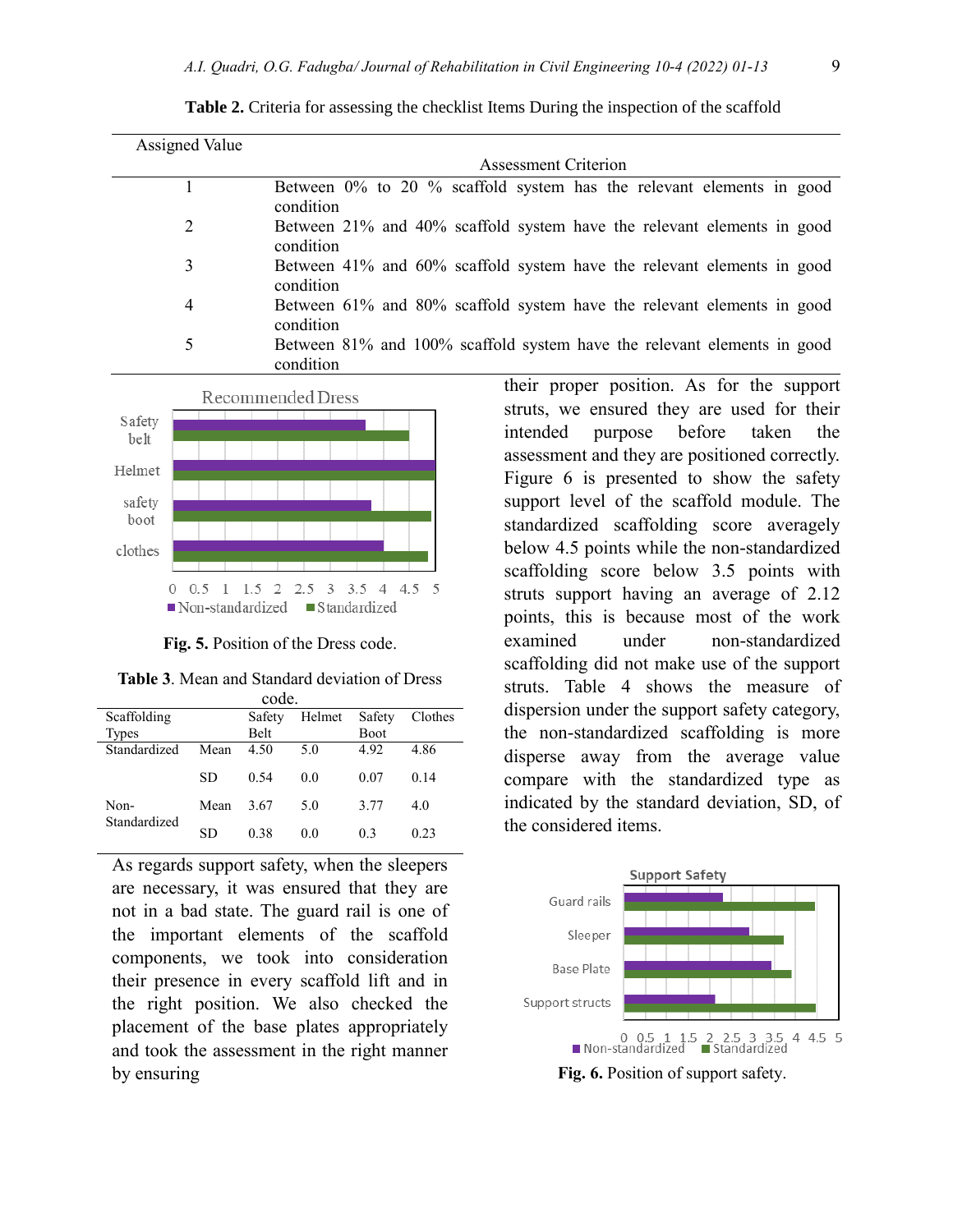| Support Salety.      |      |       |         |       |         |  |  |
|----------------------|------|-------|---------|-------|---------|--|--|
| Scaffolding          |      | Guard | Sleeper | Base  | Support |  |  |
| <b>Types</b>         |      | rail  |         | Plate | struts  |  |  |
| Standardized         | Mean | 4.45  | 3.74    | 3.9   | 4.46    |  |  |
|                      | SD   | 0.45  | 0.29    | 0.30  | 0.48    |  |  |
| Non-<br>Standardized | Mean | 2.31  | 2.91    | 3.44  | 2.12    |  |  |
|                      | SD   | 0.38  | 0.56    | 0.39  | 0.68    |  |  |
|                      |      |       |         |       |         |  |  |

**Table 4**. Mean and Standard deviation of Support Safety.

As far as the structural safety is concerned, we took into account the best possible way when at least each of the scaffold modules at the same or different height have diagonal or frame brace installed, and when the scaffold lift had guardrail in the appropriate position. As for the connectors, we checked that they are well connected with poles and well fastened together. Multipurpose clamps (swivel coupler) and ordinary clamps serve different purpose. The multipurpose clamps can connect horizontal guard rails and diagonal bracing together while the ordinary clamps connect the vertical poles with the guard rails. We examined the correct positioning. We further carefully examined the best position when all the scaffold modules had platforms not less than the minimum width recommended and appropriately secured to the framework. On the level of structural safety, the platforms and multipurpose clamps scored averagely below 4.5 points under the standardized scaffolding type, while the rest of the items scored above 4.5 points as presented in Figure 7. Ties have the highest points under the non-standardized scaffolding with an average value of 4.45. It can be seen in Table 5 that the dispersion from the average values of all the items for the category of both the standardized and non-standardized are almost equivalent except for the ties

which have SD of 0.21 for the standardized and 0.45 for non-standardized scaffolding.

The general safety of some of the scaffold modules was also investigated, ladder existence at each landing flight was ensured for evaluation and its presence on every scaffolding story up to the top was ascertained. The presence of the handrails was examined both along the ladder and at the necessary section on the setup and are well-positioned. The presence of the toeboard was also considered on every scaffold story up to the final height and in the correct position laterally placed on the scaffold. As for the standard net, it was examined that it serves its purpose by ensuring protection and are well tightened to the poles in the correct position. Ladder occupied the highest average point among the standardized types of scaffolding component with the lowest dispersion from the average, as presented in Figure 8, whereas the toeboards with the lowest average point has the highest spread away from the mean. The same deviation is observed under the nonstandardized type of scaffolding as shown in Table 6.



**Fig. 7.** Position of structural safety.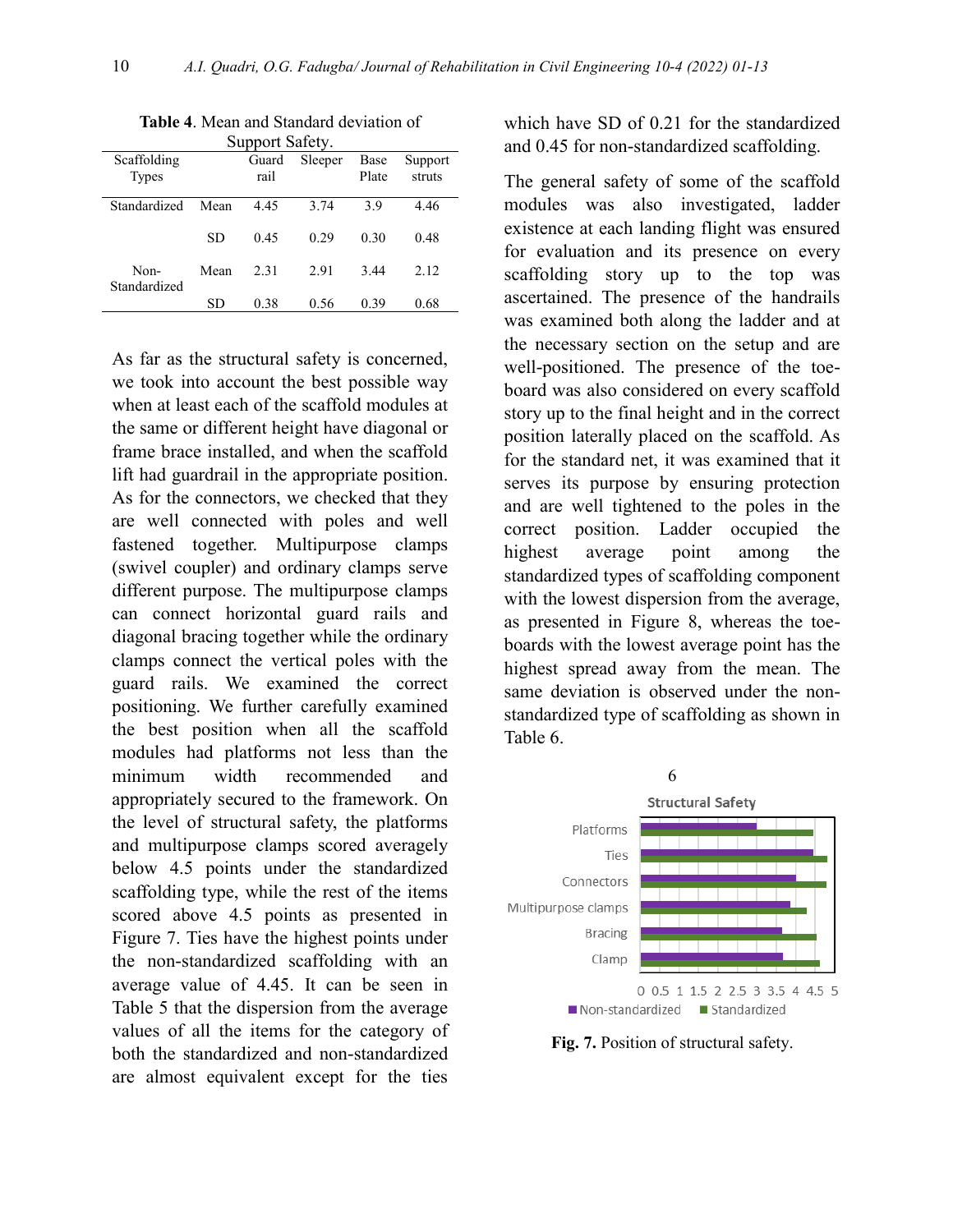| Scaffolding Types |           | Platforms | Ties | Connectors | Multipurpose<br>Clamps | <b>Bracing</b> | Clamps |
|-------------------|-----------|-----------|------|------------|------------------------|----------------|--------|
| Standardized      | Mean      | 4.45      | 4.82 | 4.80       | 4.30                   | 4.54           | 4.62   |
|                   | <b>SD</b> | 0.45      | 0.21 | 0.23       | 0.3                    | 0.33           | 0.31   |
| Non-Standardized  | Mean      | 3.00      | 4.45 | 4.01       | 3.86                   | 3.66           | 3.67   |
|                   | <b>SD</b> | 0.46      | 0.45 | 0.24       | 0.29                   | 0.37           | 0.37   |





**Fig. 8.** Position of general safety.

**Table 6**. Mean and Standard deviation of General Safety.

|                                                  | Toe- |        |         |       |
|--------------------------------------------------|------|--------|---------|-------|
| Scaffoldi                                        |      | Standa | Handrai | Ladd. |
| rd Net<br>boar<br>ng Types<br>ls                 |      |        |         | er    |
| ds                                               |      |        |         |       |
| 3.49<br>Standard<br>4.67<br>4.60<br>Mean<br>ized |      |        |         | 4.85  |
| 0.38<br>0.35<br>0.35<br>SD                       |      |        |         | 0.18  |
| 4.01<br>2.10<br>3.60<br>Mean<br>Non-             |      |        |         | 4.75  |
| Standard                                         |      |        |         |       |
| ized<br>0.68<br>0.39<br>0.24<br>SD               |      |        |         | 0.27  |

## **5. Conclusion**

Scaffolding as work equipment for the performance of temporary work at height is a prime factor in workers' safety conditions. The presence of scaffolding at construction sites, the type of scaffolding adopted, its methodology of assembly in relation to its operating condition, all contributed to the level of workers' safety.

Through the categories of four recommended factors identified from the JICOSH guidelines such as the recommended dress, structural safety, support safety and general safety, although some non-standardized scaffolds were effective during the inspection, the individual component in the scaffold with regards to the general safety seems to vary from site to site, most of them often shown a total lack of essential safety element for appropriate working on the erected scaffold.

As for support safety in non-standardized scaffolding, the support strut had an average low score of 2.12. This is because it is possible to reach enough stability without considering the adoption of struts element, moreover, different kinds of components are also used for more stability such as bracing.

The highest factor influencing the scaffold accident from the investigation is the structural safety most especially the inappropriate usage of clamps and connectors which are one of the critical elements on site. The intricacies in scaffolding structures call for coaction among the designers, scaffold personnel and the users. Only in this case the basic quality such as capacity, safety and comfort in using scaffold can be achieved.

## **References**

[1]. Social Security Organization (SOSCO). (2000). Annual Report on Building Sites. Kuala Lumpur.https://presspage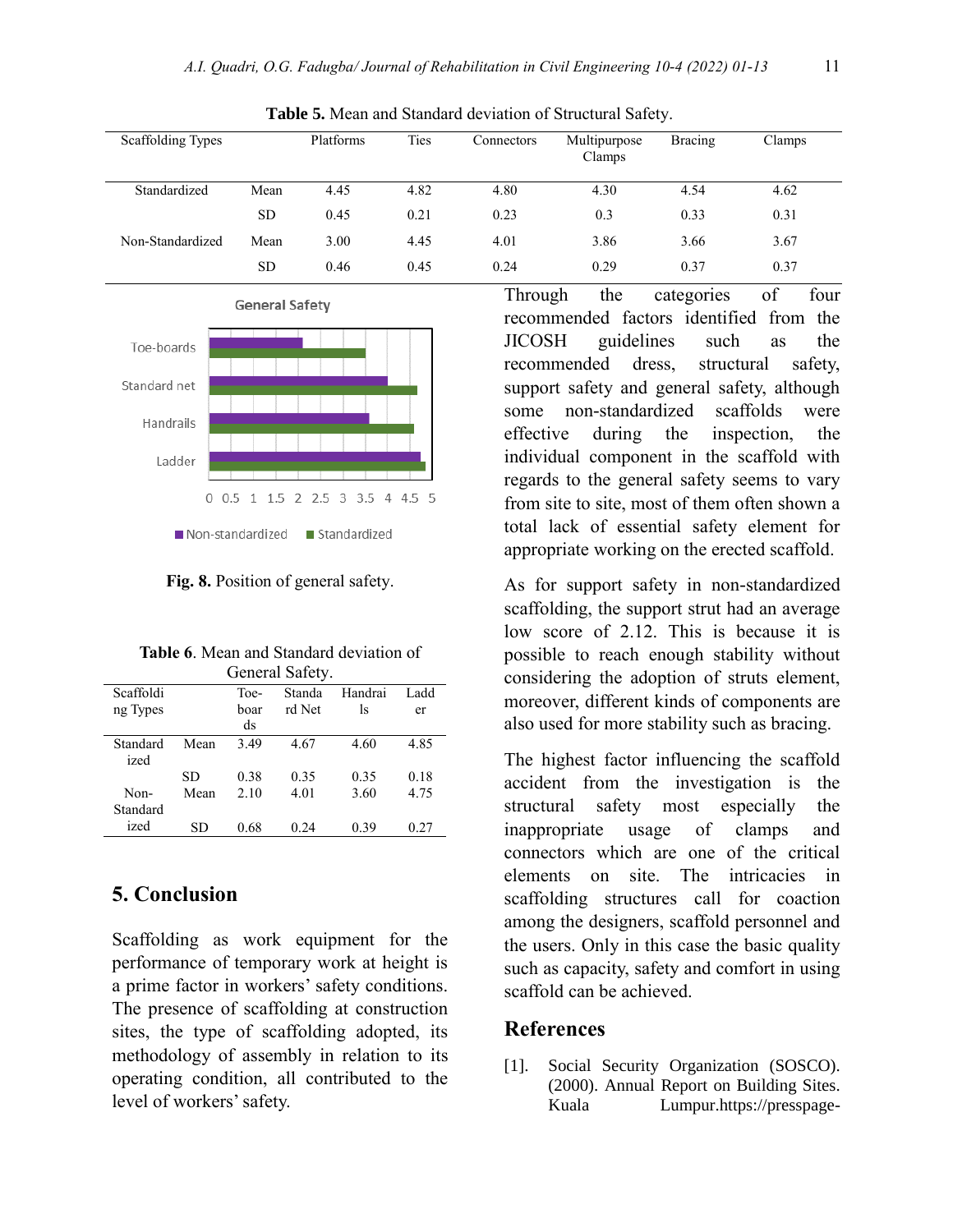productioncontent.s3.amazonaws.com/uploads/2731/ annualreport2000.pdf?10000

[2]. Chong H.Y. & Low T.S. (2014). – Accidents in Malaysian Construction Industry: Statistical Data and Court Cases. *Int. J. Occup. Saf. Ergon.*, **20** (3), 503– 513.

doi:10.1080/10803548.2014.11077064.

- [3]. *Worker deaths by falls: a summary of surveillance findings and investigative case reports.* (2000). U.S. Department of Health and Human Services, Public Health Service, Centers for Disease Control and Prevention, National Institute for Occupational Safety and Health. doi:10.26616/NIOSHPUB2000116.
- [4]. Hinze J. & Russell D.B. (1995). Analysis of Fatalities Recorded by OSHA. *J. Constr. Eng. Manag.*, **121** (2), 209–214. doi:10.1061/(ASCE)0733- 9364(1995)121:2(209).
- [5]. Joint CIB W099 & TG59 International Safety H. and People in Construction Conference, Emuze, Fidelis, Behm M., Central University of Technology F.S., & Dept. of Built Environment, eds. (2017). – *Joint CIB W099 & TG59 International Safety, Health, and People in Construction Conference*.
- [6]. Salminen S. (2004). Have young workers more injuries than older ones? An international literature review. *J. Safety Res.*, **35** (5), 513–521. doi:https://doi.org/10.1016/j.jsr.2004.08.0 05.
- [7]. Lateef H.T. & Quadri A.I. (2018). Human Error Uncertainties for Structural Detailing in Reinforced Concrete Buildings. *Proc. Eng. Eng. Technol. Technol.*, **2** (3), 1–15. doi:file:///C:/Users/User/Downloads/Hum anErrorProbability.pdf.
- [8]. Lipecki T., Jamińska-Gadomska P., Bęc J. & Błazik-Borowa E. (2020). – Façade scaffolding behaviour under wind action. *Arch. Civ. Mech. Eng.*, **20** (1), 27. doi:10.1007/s43452-020-00034-0.
- [9]. Faergemann C. & Larsen L.B. (2000). Non-occupational ladder and scaffold fall injuries. *Accid. Anal. Prev.*, **32** (6), 745– 750. doi:10.1016/S0001-4575(99)00124- 4.
- [10].Saurin T.A. & Guimarães L.B. de M. (2008). – Ergonomic assessment of suspended scaffolds. *Int. J. Ind. Ergon.*, **38** (2), 238–246. doi:https://doi.org/10.1016/j.ergon.2005.1 1.010.
- [11].Halperin K.M. & McCann M. (2004). An evaluation of scaffold safety at construction sites. *J. Safety Res.*, **35** (2), 141–150. doi:https://doi.org/10.1016/j.jsr.2003.11.0 04.
- 12. Rubio-Romero J.C., Gámez M.C.R. & Carrillo-Castrillo J.A. (2013). – Analysis of the safety conditions of scaffolding on construction sites. *Saf. Sci.*, **55**, 160–164. doi:https://doi.org/10.1016/j.ssci.2013.01. 006.
- [13]. Pieńko M., Robak A., Błazik-Borowa E. & Szer J. (2018). – Safety Conditions Analysis of Scaffolding on Construction Sites. *Int. J. Civ. Environ. Eng.*, **12** (2), 7.
- [14].Hamdan N. & Awang H. (2015). SAFETY SCAFFOLDING IN THE CONSTRUCTION SITE. *J. Teknol.*, **75** (5). doi:10.11113/jt.v75.4956.
- [15].Buckley S.M., Chalmers D.J. & Langley J.D. (1996). – Falls from buildings and other fixed structures in New Zealand. *Saf. Sci.*, **21** (3),247–254. doi:https://doi.org/10.1016/09257535(95) 00068-2.
- [16]. Błazik-Borowa E. & Szer J. (2015). The analysis of the stages of scaffolding "life" with regard to the decrease in the hazard at building works. *Arch. Civ. Mech. Eng.*, **15** (2), 516–524. doi:https://doi.org/10.1016/j.acme.2014.0 9.009.
- [17].Whitaker S.M., Graves R.J., James M. & McCann P. (2003). – Safety with access scaffolds: Development of a prototype decision aid based on accident analysis. *J. Safety Res.*, **34** (3), 249–261.